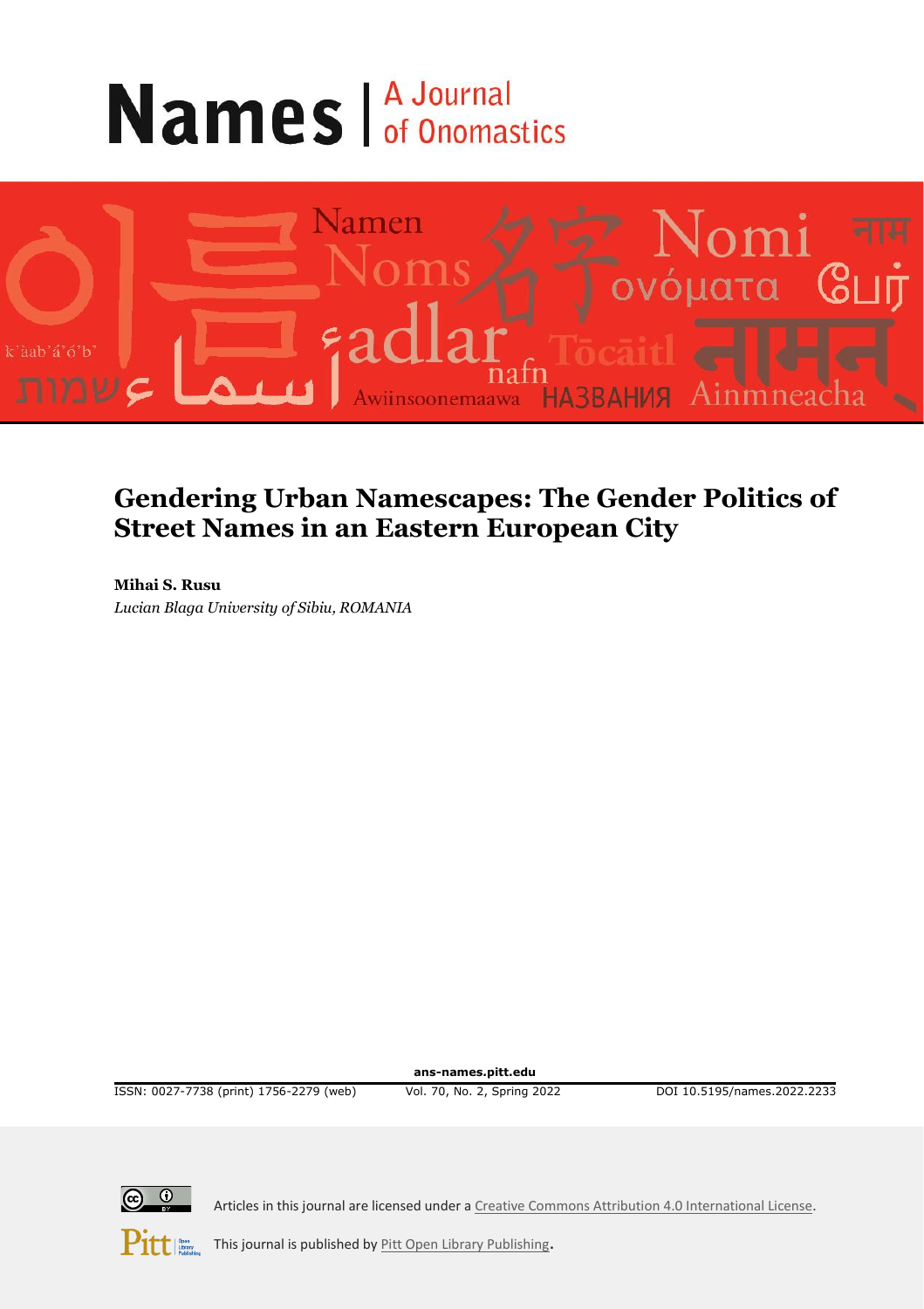# **Abstract**

The gender relations of power embedded within the urban landscape and materialized in street nomenclature remain an underexplored topic in place-name studies. This paper situates the gendered spaces of street names within the broader investigation of identity politics played out in the public space. Drawing on scholarship from "critical toponymies", this article diachronically examines the gender patterning of urban nomenclature in a city from Eastern Europe (Sibiu, formerly *Hermannstadt*, Romania). For this purpose, a dataset was compiled from the entire street nomenclature of the city across seven successive historical periods, from 1875 to 2020 (*n* = 2,766). The statistical analyses performed on this dataset revealed a "masculine default" as a structuring principle underpinning Sibiu's urban namescape for the two centuries investigated. As this analysis demonstrates, contrary to the overall democratization of the Romanian post-socialist society, Sibiu's streetscape continues to tell a patriarchal story informed by hegemonic masculinity.

**Keywords:** place-names, gender, Romania, street names, political toponymy

# **Introduction**

# *Place, Names, and Identity Politics*

Over the last two decades, a robust body of scholarship at the interdisciplinary intersection of cultural geography, political sociology, and onomastics has convincingly argued that place-names are more than orientational devices valuable only to the extent that they assist in efficiently organizing space (Oto-Peralías 2018; David 2011; Guyot & Seethal 2007; Azaryahu 1996). It is clear that "as icons, indexes, and symbols of space phenomena, place-names have enormous referential power" (Thornton 2008, 31). However, place/street names do more than merely indicate space. As those who conduct critical toponymy research have demonstrated, toponymy is also a powerful tool for constructing place by inscribing into the landscape the ideological ethos underpinning the political regime (Mácha 2020; Kaşikçi 2019; Saparov 2017; Kostanski 2009).

Together with other spatial practices, such as building monuments and erecting memorials, place/street names constitute important toponymic instruments in a political regime's toolkit of identity construction. Toponymy has critical value for the fashioning and refashioning of political identities across a wide variety of geo-cultural and historical contexts. It is routinely used in nation-making and state-building (Zelinsky 1986, 1983), colonization and decolonization (Yeoh 1996; Cohen & Kliot 1992), and post-socialist transformations (Czepczyński 2016; Light 2004). Place-names are an important symbolic resource because identities—individual as well as collective—are bound up with space. Just as a specific territory is a crucial component of the "imagined community" of the nation (Anderson 1983), socio-cultural and political identities may also be anchored in space. Utilizing this theoretical foundation, this paper takes as a basic premise that place/street names literally and symbolically inscribe into the landscape a society's dominant system of values, together with its historical memory (Rusu 2019a).

Within the scholarship that has explored geographies of identity as expressed in urban toponymy, street renaming has featured most prominently (Rusu 2020; Giraut & Houssay-Holzschuch 2016; Gill 2005). Many scholars documenting street-name changes in the aftermath of significant power shifts have embraced the "citytext" model of urban names (Crețan & Matthews 2016; Palonen 2008; Azaryahu 1990). According to this theoretical framework, the cultural codes and political meanings inscribed onto the cityscape can be unpacked by reading the messages encoded in the street names (Ferguson 1988). This textual imagery of the city is a basic component of the political semiotics approach used in critical toponymic studies (Duncan 2019; Rose-Redwood 2011; Berg & Vuolteenaho 2009).

A parallel strand of research pursued within critical place-name studies is represented by the work of Alderman (2002a/b). In this body of work, place-names are conceived of as "cultural arenas" in which a multitude of social actors with divergent interests engage in an oft-contentious struggle for memorial justice, social recognition, and public visibility. It is within these cultural arenas that identity politics are enacted, negotiated, and contested, as different groups compete over the right to name the landscape. This interpretive lens has been employed in examining the racial politics behind the (re)naming of streets and schools after Martin Luther King Jr. in the United States (Alderman 2002a/b). This approach has also inspired research into the ethnopolitics of street names in a variety of multi-ethnic cities outside of the United States (e.g., Rusu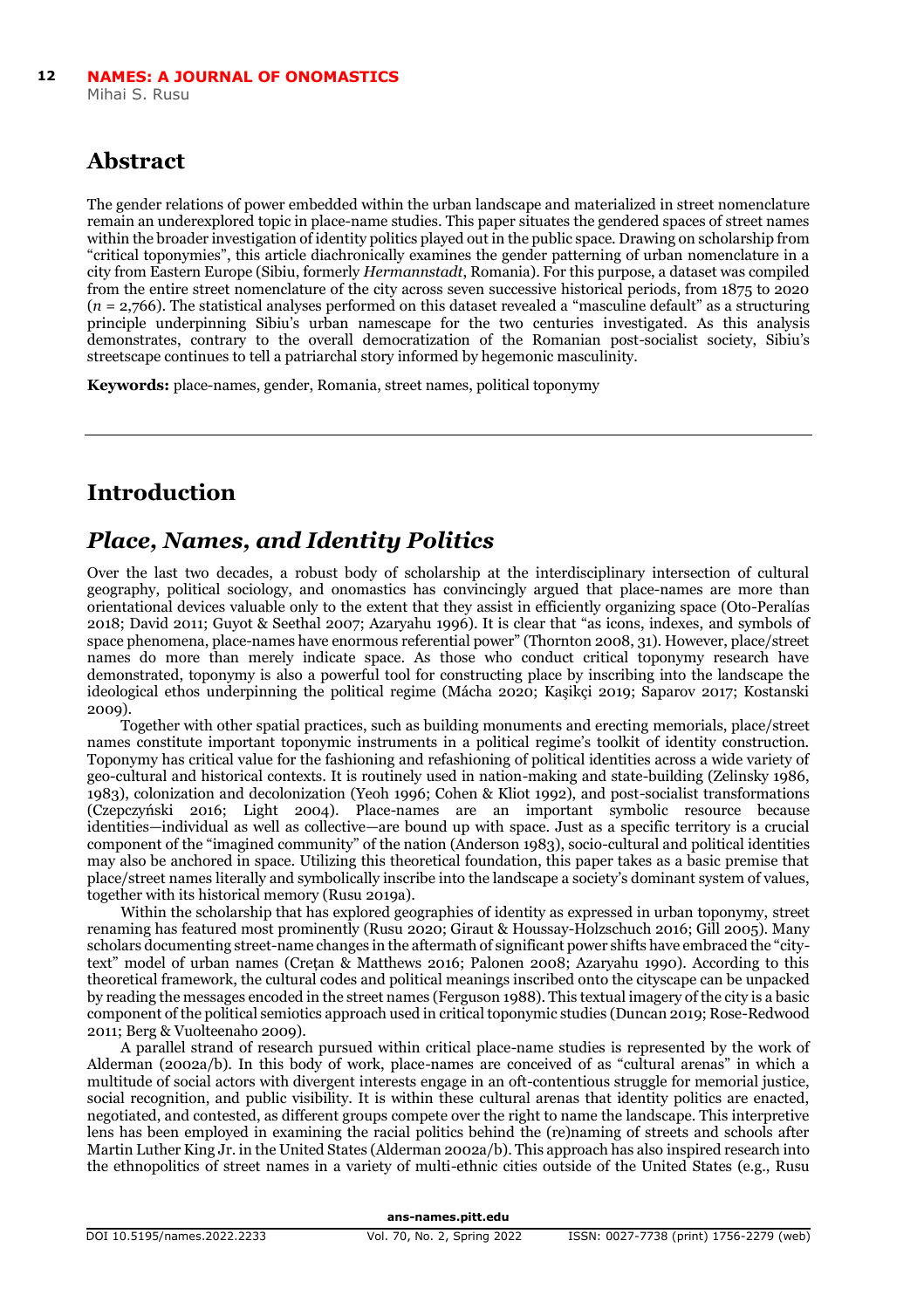2019b, for Hermannstadt/Sibiu in Romania; Chloupek 2019, for Košice in Slovakia; Erőss 2017, for Nagyvárad/Oradea in Romania).

In a review article that surveyed modern developments in place-name studies, Rose-Redwood et al. noted the growing recognition that "the naming of places is implicated in the production of racialized, gendered, and commodified landscapes" (2010, 457). However, while there has been considerable research into the importance of street names and the politics of memory with regard to race (Brasher et al. 2018; Caliendo 2011), and while the commodification of space has been examined as the neoliberalization of toponymy (Medway & Warnaby 2014; Light & Young 2004), the gender dimension of place-naming has remained relatively neglected.

To help address this oversight, this study investigates the gender politics of street names in the Romanian city of Sibiu (formerly *Hermannstadt*). In the following section, we advance an understanding of urban space as gendered and shaped by hegemonic masculinity and review the scanty but valuable works that have examined the gendered dimension of street names.

# **Gendered Urban Spaces and Topo-Hegemonic Masculinity**

Sociologists have pointed out that "in homes, schools, and workplaces, women and men are often separated in ways that sustain gender stratification" (Spain 1993, 137). This structuring of gender relations across the public–private divide reinforces the masculine domination inscribed in the social system (Bourdieu 2001). Picking up this thread of critique, feminist geographers have shown that the spatial patterning of the modern city is "the concrete (and brick and steel) embodiment of conventional gender relations" (McDowell 1993, 167). However, it is not only the material aspects of the city—its concrete, brick, and steel structures—that are fraught with gendered relations of power. Street names, as well as urban spaces, are "gendered through and through" (Massey 1994, 186). Grounding our approach in this line of theoretical thought, we argue—at least for the European space for which data are available in the literature—that toponymy and urban nomenclature constitute an important gendered socio-spatial setting where hegemonic masculinity prevails.

Various strands of scholarship and feminist activist campaigns have underscored that the gendering of socio-physical space has also structured the urban texture of cities across the globe. Table 1a provides an overview of the gender distribution of street names in several major European cities, while Table 1b presents the percentage of eponymous street names in the overall street nomenclatures of these cities.

| City      | Female |       | Male   |       |
|-----------|--------|-------|--------|-------|
|           | Freq   | %     | Freq   | %     |
| Bucharest | 96     | 6.06  | 1,487  | 93.94 |
| Hamburg   | 415    | 14.13 | 2,523  | 85.87 |
| Paris     | 166    | 7.70  | 1,860  | 91.81 |
| Rome      | 580    | 7.11  | 7,575  | 92.89 |
| Vienna    | 361    | 8.24  | 4,018  | 91.76 |
| Warsaw    | 159    | 11.78 | 1,191  | 88.22 |
| Total     | 1,777  | 8.70  | 18,654 | 91.30 |
|           |        |       |        |       |

Table 1a. The distribution of eponymous street names in major European cities by frequency and percentage relative to the total number of eponymous street names

Data Source: Bucharest (own calculation); Hamburg (Bake 2015); Paris (Franssen 2018); Rome (Toponomastica Femminile 2019); Vienna (genderATlas 2015); Warsaw (TERYT 2019).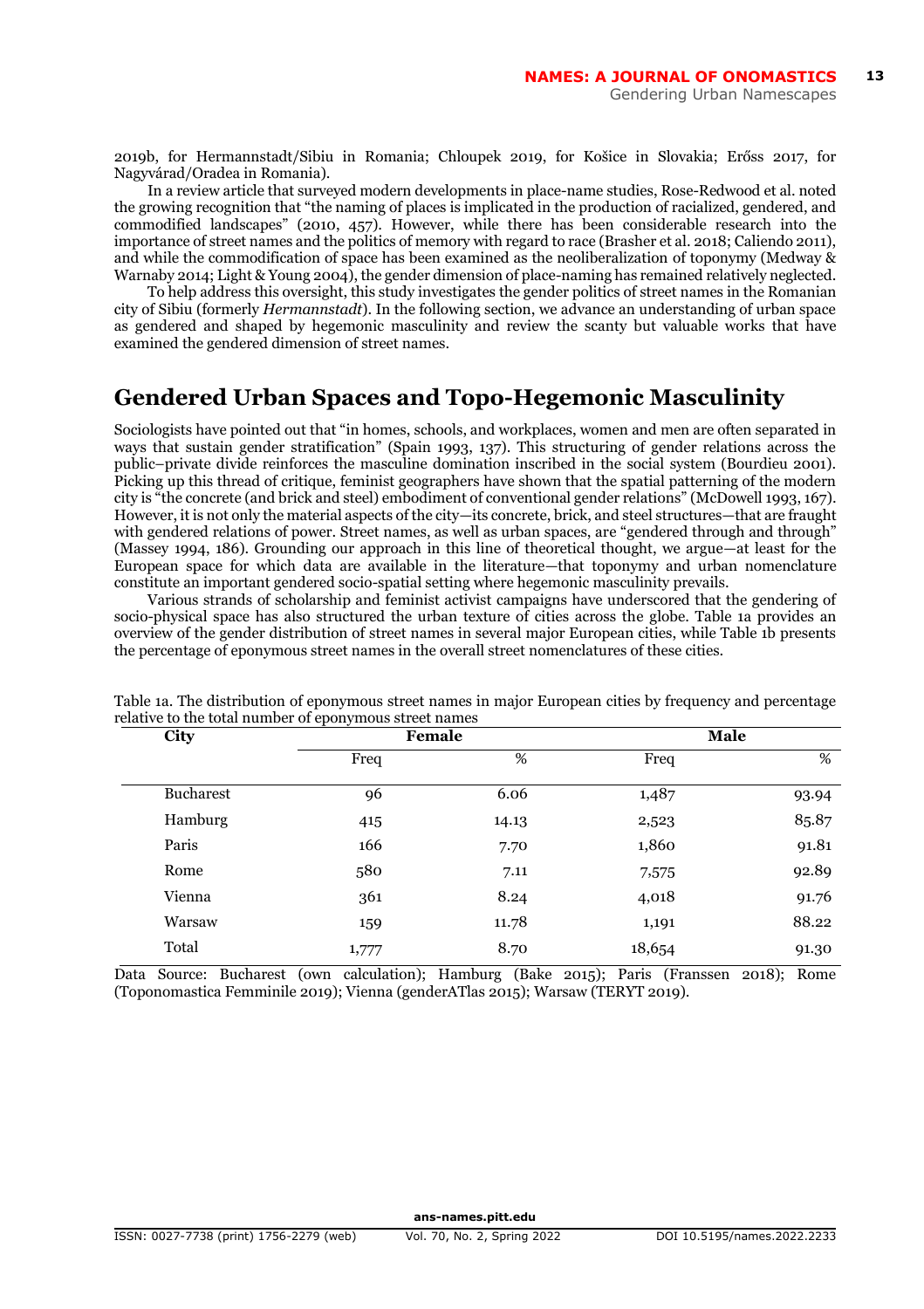#### **NAMES: A JOURNAL OF ONOMASTICS 14**

Mihai S. Rusu

| City             | Freq   | %     | <b>Total</b> |
|------------------|--------|-------|--------------|
| <b>Bucharest</b> | 1,583  | 32.04 | 4,941        |
| Hamburg          | 2,938  | 32.64 | ~10,000      |
| Paris            | 2,026  | 33.77 | ~1000        |
| Rome             | 8,155  | 49.27 | 16,550       |
| Vienna           | 4,379  | 64.40 | ~10,800      |
| Warsaw           | 1,350  | 25.15 | 5,367        |
| Total            | 20,431 | 41.99 | ~148,658     |
|                  |        |       |              |

Table 1b. The distribution of eponymous street names in major European cities relative to the total number of street names

Data Source: Bucharest (own calculation); Hamburg (Bake 2015); Paris (Franssen 2018); Rome (Toponomastica Femminile 2019); Vienna (genderATlas 2015); Warsaw (TERYT 2019).

The toponymic data summarized in Table 1a show that the proportion of streets named after women, at least for the cities included in this sample, rarely exceeds 10 percent. In conjunction with the information provided in Table 1b, what these toponymic data suggest is that a higher percentage of eponymous names in a city's street nomenclature is not necessarily associated with a larger presence of female namesakes. For instance, although in Vienna eponymous names represent 64.40 percent of the total street nomenclature, female names constitute only 8.24 percent of eponymous street names. In contrast, female namesakes are more prevalent in cities such as Warsaw and Hamburg (11.78 and 14.13 percent), where eponymous names are less frequent (25.15 and 32.64 percent respectively).

Along similar lines, a study of eight cities in Slovakia found that female street names comprised only 5.00 percent of the eponymous street names included in the analysis. In the capital city of Bratislava, streets named after women were even less prevalent, while in Prešov and Trenčín, "female street names do not exist" at all (Bucher et al. 2013, 30). Other researchers have come up with similar results. For example, an extensive analysis of 64 Croatian cities found that "in only 9 [cities is] the percentage of streets named after women equal to or greater than 5 percent. In almost half of the cities analyzed, including some of the biggest cities in the country, less than 2 percent of streets are named after women. In 11 cities, there is not a single street named after women" (Perić & Kuzmanić 2018, translation by Rusu [2020]).

The comparison is made difficult by the fact that for the Croatian cities, the percentages are relative to the total number of street names. Considering that eponymous names usually constitute between 25 to 65 percent of the city's total street nomenclature (see Table 1b), the percentages of female street names reported by Perić and Kuzmanić (2018) are similar to those from Slovakia and other European cities.

Beyond the empirical difference, another indicator of the stark gender hierarchy is the portrayal of men as autonomous, while women are framed predominantly in relation to men. In this sense, scholars have pointed out how the street names honoring women celebrate a dependent model of femaleness in that the women are recognized for being the mothers, wives, daughters, and mistresses of prominent men (Zuvalinyenga & Bigon 2020; Niculescu-Mizil 2014, 83–84). From Bucharest to Sofia and beyond, researchers have pointed out how a woman's place is usually confined within "the family and lineal history", and women's lives are conceived of "as supplement[al] to the biographies of their [male] relatives" (Nazarska 2013, 48).

Eponymous street names that commemorate people by inscribing their legacy onto the urban nomenclature are certainly "signpost[s] to history" (Gilpin 1970). Together with other commemorative toponymies such as places named after historical events and dates, street nomenclature that cultivates the memory of certain people enables a geography of public remembrance to become materialized in the landscape (Foote & Azaryahu 2007). However, streets named after people are more than signposts to history and cultural vectors of collective memory. They are also—and this is the argument underpinning this paper—political signposts to the gender regime materialized in the urban public space.

Drawing on scarce but valuable efforts to unravel gender politics in urban nomenclature, in this paper we set out to intersect the preoccupation with decoding political meanings written and re-written in urban nomenclature (the "city-text" perspective) with the attempt to chart and untangle the power relations fought in the cultural arenas of street names (the "cultural arena" model). Such a hermeneutical task will be accomplished by examining the gender politics of urban streetscapes with a longitudinal approach to their making and remaking in the Romanian city of Sibiu (formerly *Hermannstadt*).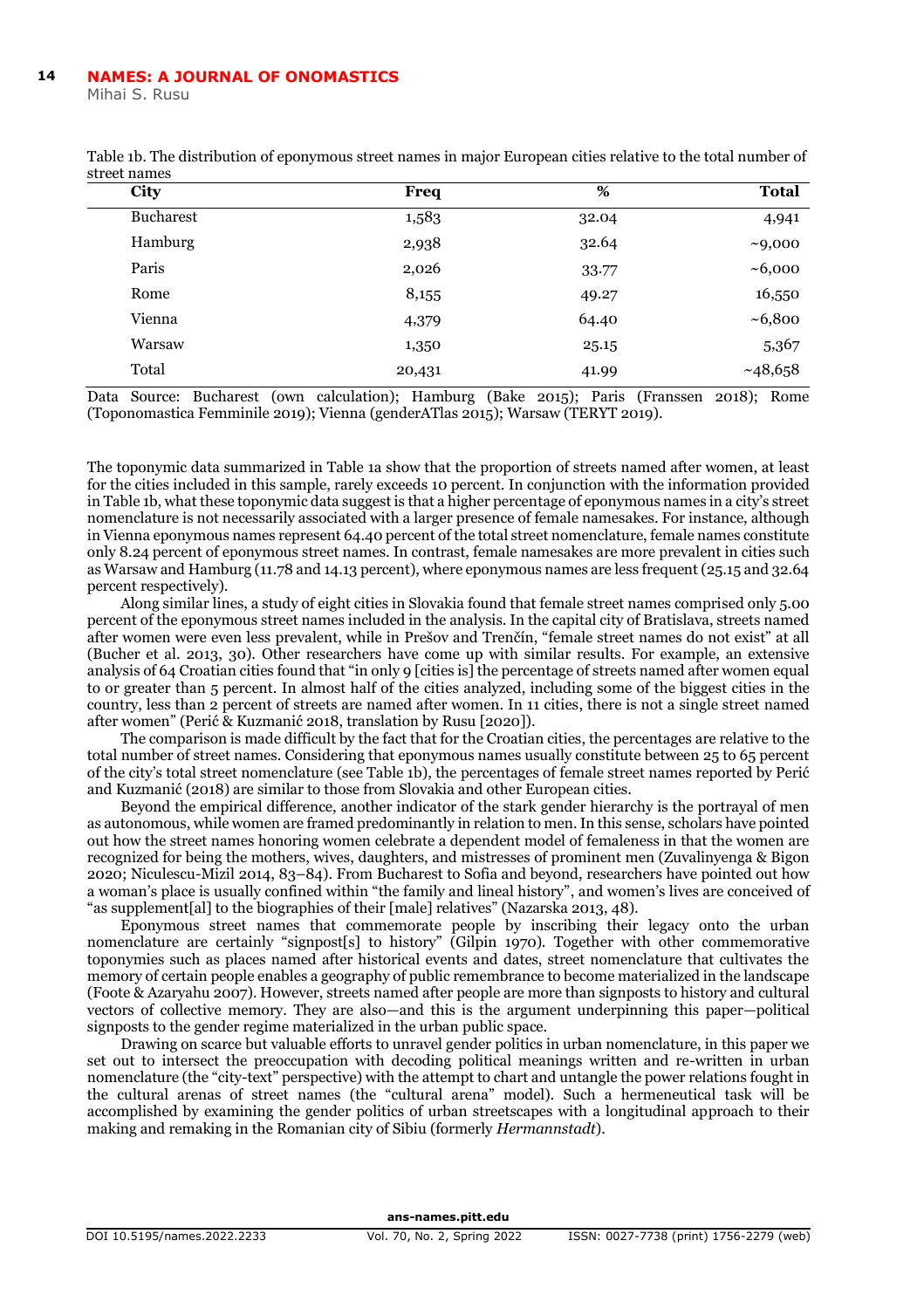# **Sibiu: Geographical Location and Historical Background**

The current investigation was conducted in Sibiu (population ca. 150,000), a Romanian city in Transylvania (Institutul Național de Statistică 2011). Sibiu's historical development is embedded in the broader cultural processes, power struggles, and political forces that shaped the region of Central and Eastern Europe. The city, originally called *Hermannsdorf*, was founded in the twelfth century by Saxon settlers. Since 1366, the town has been called *Hermannstadt*. Throughout the Middle Ages and Early Modern Period, the city streets bore vernacular names that were intrinsically connected with the particular topographic conditions of the place. It was only in 1832 that the municipality started to regulate the urban namescape and officially assigned names to the streets (Sigerus 1930).

The year 1867 saw the restructuring of the Habsburg Empire into the dual monarchy of Austria-Hungary (Judson 2016). In other parts of the empire that fell under Hungarian domination, urban streetscapes, such as in the Slovak city of Košice (Chloupek 2019), were thoroughly Magyarized. The municipal authorities of the Saxon city of Hermannstadt, however, resisted this pressure and kept the city's Germanic identity inscribed in its toponymy. In 1872, the local authorities enacted the first street name changes, and several of the main arteries bearing descriptive denominations were renamed in honor of Austrian imperial figures (e.g., Joseph II, 1741–1790, ruler of the Habsburg Empire). The city also used that occasion to commemorate its own political notables (mayors, governors, and councilors from the city's long tradition of self-government) (Rusu 2019b).

The end of the First World War brought about a major overhaul of the political map of Europe. With the dissolution of the Austrian-Hungarian Empire, Transylvania was incorporated into the Romanian Kingdom to form Greater Romania (Hitchins 1994). In this context, *Hermannstadt* was officially renamed *Sibiu*, and its street nomenclature underwent a similar toponymic (but also demographic) process of Romanianization (Rusu 2019b).

In the aftermath of the Second World War, the *Kingdom of Romania* became the communist *Romanian People's Republic (RPR)*. King Mihai I was forced to abdicate on December 30, 1947, and the country was thoroughly subjected to a structural reform along Soviet lines (Deletant 2019). The transformations in the country's political economy were accompanied by a toponymic revolution that removed the legacy of the former monarchical regime, replacing it with the symbols of the new socialist order (Light et al. 2002; Nicolae 2000). The remaining traces of Germanic identity written into the city's streetscape that survived the Romanianization process during the interwar period were thoroughly scraped off the landscape. Instead, the urban nomenclature was re-ethnicized, giving prominence to Russian political, military, and cultural figures.

By 1980, Romania had distanced itself from the Soviet Union, a process which started during the mid-1960s. In the first post-war decade, the communist doctrine of proletarian internationalism set aside nationalism as the official state ideology. The 1970s brought about a resurgence of nationalism, which resulted in the curious ideological mixture of national-communism (Petrescu 2009; Verdery 1991). Urban namescapes accurately reflected these geopolitical and ideological developments. For Sibiu's streetscape, this translated into a further Romanianization of urban toponymy, achieved through a new wave of renaming.

The regime change that followed the anti-communist revolution of 1989 marked another remaking of the urban nomenclature. By 1993, most streets bearing political names associated with the former communist regime had been changed (Light 2004). Eventually, after experiencing the costs of a decade of post-socialist transformations, the city emerged as one of Romania's thriving regional centers. In 2007, Sibiu was designated the European Capital of Culture, a status that further consolidated the city's path of development (Dragoman 2008). Such a rich history including multiple political transformations and intricated ethnic relations render Sibiu an ideal place for examining the politics of toponymy in general and the gender dynamics of street names in particular.

#### **Data**

Toponymic data regarding Sibiu's street names were collected from five different types of documents: archival materials, historical maps, city guides, town plans, and local monographies. Using this material, the city's complete street nomenclature was reconstructed for seven successive periods, corresponding to four different political regimes, as follows: (1) the period of the Habsburg Monarchy (1282–1918), for which Sibiu's complete street nomenclature was reconstructed for 1875; (2) Greater Romania (1918–1947), during which toponymic data were taken from 1921 and 1934; (3) the country's state-socialist period (1947–1989), for which the city's street nomenclature was reconstructed for 1948 and 1980; and (4) the post-socialist period (1989–onwards), for which the street names were taken from 1993 and 2020.

The coding procedure involved several steps. For each period, street names were first coded as either eponymous or not. Next, eponymous street names were coded according to the gender identity of the namesake. Then, the area of each street, measured in hectares (1 ha = 10,000 square meters), was obtained from official documents solicited from the municipality. The resulting integrated dataset included a cumulative sum of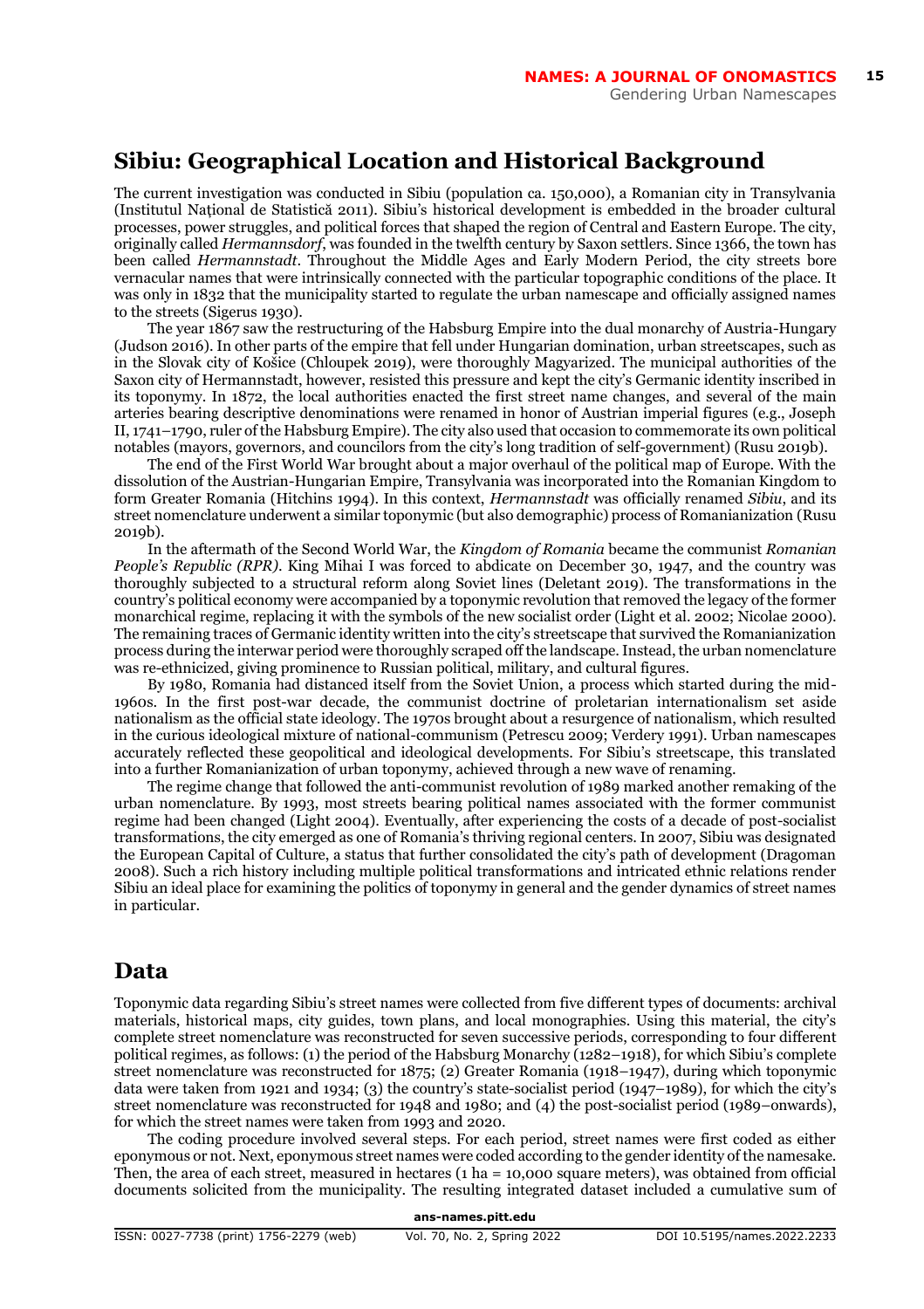2,820 street names collected for seven successive politically relevant moments (1875, 1921, 1934, 1948, 1980, 1993, and 2020). These years were selected based on the availability of toponymic data in the materials used to reconstruct Sibiu's changing street nomenclature.

# **Findings**

The presentation of the empirical results obtained in the study is organized along two lines. We start with detailing the frequency distribution of Sibiu's street names according to gender, before presenting, from a longitudinal perspective, how the gender patterning of the city's street nomenclature developed. Next, we focus on the spatial analysis of the topographic features and give the findings regarding the size of Sibiu's streets, measured in hectares, according to the gender of the namesake.

# *Frequency Distribution of Street Names According to Gender*

The historical evolution of Sibiu's street nomenclature in terms of the gender distribution of names relative to the total number of eponymous street names is presented in Table 2a. The frequencies in parentheses indicate the number of gendered street names that were changed in the following period. Whereas "(0)", for instance, indicates that no street named after women was changed in the subsequent period, the sign "(.)" was used to highlight that no changes could be recorded after 2020, since this is the last temporal interval of our analysis. For a better contextualization, the proportion of the eponymous namesakes and their historical variation in the total volume of street names are given in Table 2b.

| Year |        | Female |          | Male  |
|------|--------|--------|----------|-------|
|      | Freq   | %      | Freq     | %     |
| 2020 | 4(.)   | 1.67   | 235(.)   | 98.33 |
| 1993 | 4(0)   | 2.31   | 169(1)   | 97.69 |
| 1980 | 6(3)   | 3.80   | 152(11)  | 96.20 |
| 1948 | 16(10) | 6.81   | 219 (88) | 93.19 |
| 1934 | 10(10) | 6.45   | 145(117) | 93.55 |
| 1921 | 5(0)   | 9.09   | 50(10)   | 90.91 |
| 1875 | 4(0)   | 14.29  | 24(2)    | 85.71 |

Table 2a. The gender distribution of eponymous street names in Sibiu, 1875–2020

Table 2b. The distribution of eponymous street names in Sibiu, 1875–2020 relative to the total number of street names

| Year | Freq | %     | <b>Total</b> |
|------|------|-------|--------------|
| 2020 | 239  | 33.19 | 720          |
| 1993 | 173  | 31.51 | 549          |
| 1980 | 158  | 30.92 | 511          |
| 1948 | 234  | 55.06 | 425          |
| 1934 | 155  | 60.55 | 256          |
| 1921 | 55   | 32.54 | 169          |
| 1875 | 28   | 20.59 | 136          |

Overall, after considering the cumulative sum of Sibiu's street names from 1875 to 2020, we found that 4.70 percent of the city's eponymous names have commemorated females. Read in conjunction, these two tables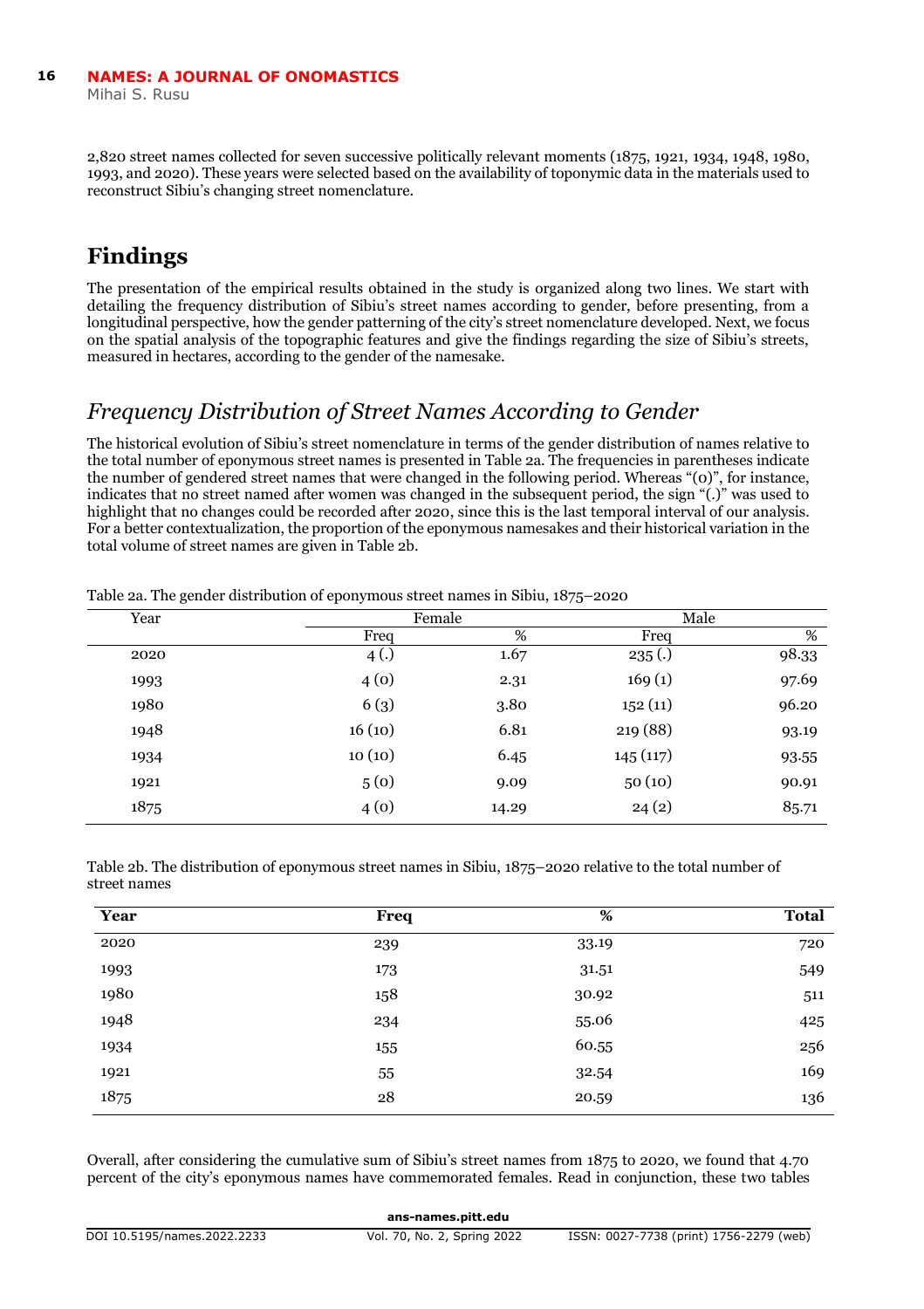reveal that, as the city's road network developed, and the proportion of eponymous street names rose from 20.59 percent in 1875 to 33.19 percent in 2020 (Table 2b), the presence of female namesakes decreased progressively, from 14.29 percent in 1875 to 1.67 percent in 2020 (Table 2a).

In the early nineteenth century, the urban namescape included only three references to people, all of whom were saints, as opposed to civic and political figures. Two were female saints (St. Elizabeth and St. Mary), while the other toponym referred to St. John. Because these eponymous namesakes are too scarce to be rendered statistically, they were not included in the tables, which begin with 1875 onwards. In the following historical periods, only a couple of new female additions were made. By 1875, a street had been renamed after St. Anne (*Anna Gasse*), and a newly opened avenue was dedicated to Empress Maria Theresa (1717–1780) (*Theresien Gasse*).

It was only in 1908 that a woman's name, other than that of a religious or imperial figure, was inserted into the city's street nomenclature. The city chose to commemorate the memory of Johanna Balk (*Johanna Balk Gasse*), a young widow who committed suicide in 1611 to prevent herself from being raped by the Prince of Transylvania, Gabriel Báthory (1589–1613). After 1875, when the city authorities politicized the urban namescape by replacing the old vernacular and descriptive toponymy with honorific street names, significantly more men were commemorated. By 1921, when Sibiu became a Romanian city, more than 90 percent of the eponymous street names honored important male figures such as rulers and statesmen, writers, and scientists.

Until the communist overthrow of the monarchical regime in the aftermath of the Second World War, only three other royal female figures were inscribed onto the city's streetscape. One was Queen Marie of Romania (*Str. Regina Maria*), whose name replaced that of Emperor Franz Joseph I of Austria (*Franz Josef Gasse*), to whom the main street was previously dedicated. The second female namesake was Carmen Sylva, whose name is the literary pseudonym of Queen Elisabeth of Romania. The street named after her was *Str. Carmen Sylva*. The third and final namesake in this group of recognized women was Despina Doamna, the wife of Neagoe Basarab (1459–1521), a pre-modern ruler of Wallachia. The street which bears her name is *Str. Despina Doamna*.

After the war, communist authorities introduced several female names into Sibiu's street nomenclature. The new regime resorted to a dual process of de-commemorating the political, cultural, and historical figures associated with the old regime (e.g., Mihai Viteazul and Despina Doamna) while replacing them with a female pantheon drawn predominantly from the communist movement's political struggle. In doing so, they sought to combine female figures from the Romanian Communist Party's tradition of political activism (e.g., Elena Pavel, Lilli Paneth Gottlieb, Haia Lifșiț, and Susana Pârvulescu) with representatives of the Soviet movement in Russia (e.g., Nadeja Krupscaia, Sevțova Liuba) and beyond (e.g., Dolores Ibárruri, Rosa Luxemburg, Clara Zetkin). Another strand came from the Romanians' historical struggle for freedom and emancipation, as personified in the historical figures of Ana Ipătescu, Ecaterina Teodoroiu, and Ecaterina Varga. A brief biography for each of these women is provided in Table 3.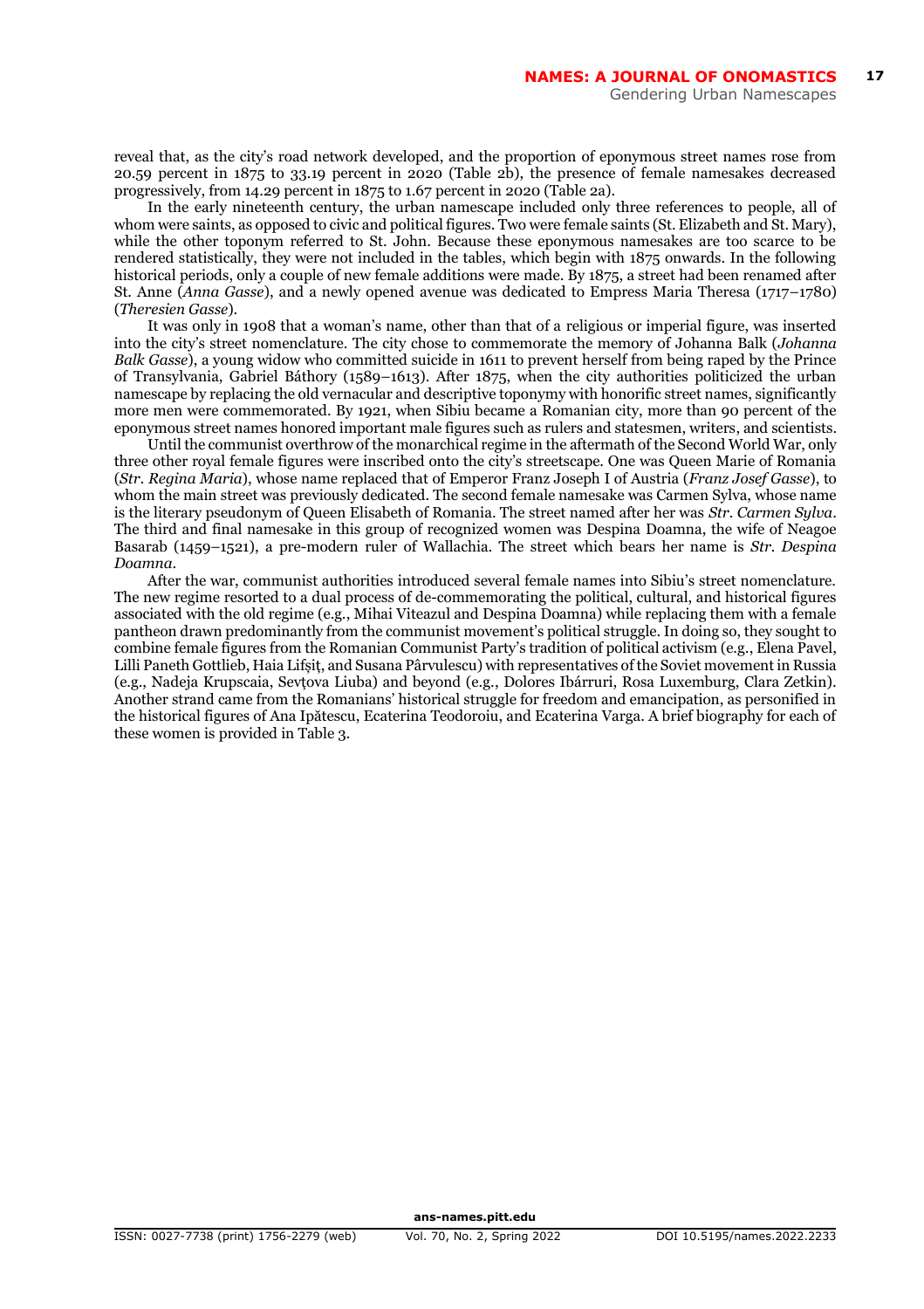#### **NAMES: A JOURNAL OF ONOMASTICS 18**

Mihai S. Rusu

| Table 5. Women commemorated in biblic s streetscape before and after 1940<br>Romanian Popular Republic (after 1948)<br>Kingdom of Romania (before 1948) |                                                                                                             |                            |                                                                                                        |
|---------------------------------------------------------------------------------------------------------------------------------------------------------|-------------------------------------------------------------------------------------------------------------|----------------------------|--------------------------------------------------------------------------------------------------------|
| <b>Street name</b>                                                                                                                                      | <b>Description</b>                                                                                          | <b>Street name</b>         | <b>Description</b>                                                                                     |
| Fingerling                                                                                                                                              | Descriptive toponym<br>meaning 'fingerstall'<br>(a protective<br>covering for a finger)                     | Elena Pavel                | Romanian Communist<br>activist (1915–1943)                                                             |
| Joagărului                                                                                                                                              | Descriptive toponym<br>meaning 'sawmill'                                                                    | Lilli Paneth<br>Gottlieb   | Romanian Communist<br>activist (1911-1941)                                                             |
| Stephan Ludwig<br>Roth                                                                                                                                  | Transylvanian Saxon<br>intellectual, Lutheran<br>pastor (1796-1849)                                         | Ana Ipătescu               | Romanian heroine of<br>the 1848 Revolution<br>$(1805 - 1878)$                                          |
| Mihai Viteazul                                                                                                                                          | Pre-modern ruler of<br>Wallachia (1558-1601)                                                                | <b>Dolores</b><br>Ibárruri | Spanish Republican<br>heroine of the<br>Spanish Civil War<br>$(1895 - 1989)$                           |
| Tranșeului                                                                                                                                              | Descriptive toponym<br>meaning 'trench'                                                                     | Ecaterina<br>Teodoroiu     | Romanian heroine<br>during the First World<br>War (1894–1917)                                          |
| Despina<br>Doamna                                                                                                                                       | Wife of the pre-modern<br>ruler of Wallachia,<br>Neagoe Basarab<br>$(1459 - 1521)$                          | Haia Lifșiț                | Russian-born<br>Romanian Communist<br>who died on a hunger<br>strike while in<br>detention (1903-1929) |
| [August Ludwig<br>von] Schlözer                                                                                                                         | German historian<br>$(1735 - 1809)$                                                                         | Bucura<br>Dumbravă         | Hungarian-born<br>Romanian novelist<br>$(1868 - 1926)$                                                 |
| Lutsch                                                                                                                                                  | Named after several<br>mayors of<br>Hermannstadt<br>from the Lutsch family                                  | Ecaterina<br>Varga         | Hungarian-born<br>fighter for<br>Romanian peasants'<br>rights in Transylvania<br>$(1802 - 1858)$       |
| Lt. Victor Comșa                                                                                                                                        | Romanian officer who<br>died in the Second<br>World War fighting<br>against the Red Army<br>$(1911 - 1941)$ | Susana<br>Pârvulescu       | Romanian<br>communist activist<br>$(1898 - 1924)$                                                      |
|                                                                                                                                                         |                                                                                                             | Nadeja<br>Krupscaia        | Russian Bolshevik<br>revolutionary, the wife of<br>V. I. Lenin (1869–1939)                             |
|                                                                                                                                                         |                                                                                                             | Liuba Sevțova              | Russian Soviet<br>partisan and member<br>of the Young Guard<br>$(1924 - 1943)$                         |
|                                                                                                                                                         |                                                                                                             | Rosa<br>Luxemburg          | Polish Marxist<br>philosopher and<br>revolutionary socialist<br>$(1871 - 1919)$                        |
|                                                                                                                                                         |                                                                                                             | Olga Bancic                | Romanian Communist<br>activist who fought in<br>the French Resistance<br>$(1912 - 1944)$               |
|                                                                                                                                                         |                                                                                                             | Clara Zetkin               | German Marxist<br>theorist and women's<br>rights advocate<br>$(1857-1933)$                             |

Table 3. Women commemorated in Sibiu's streetscape before and after 1948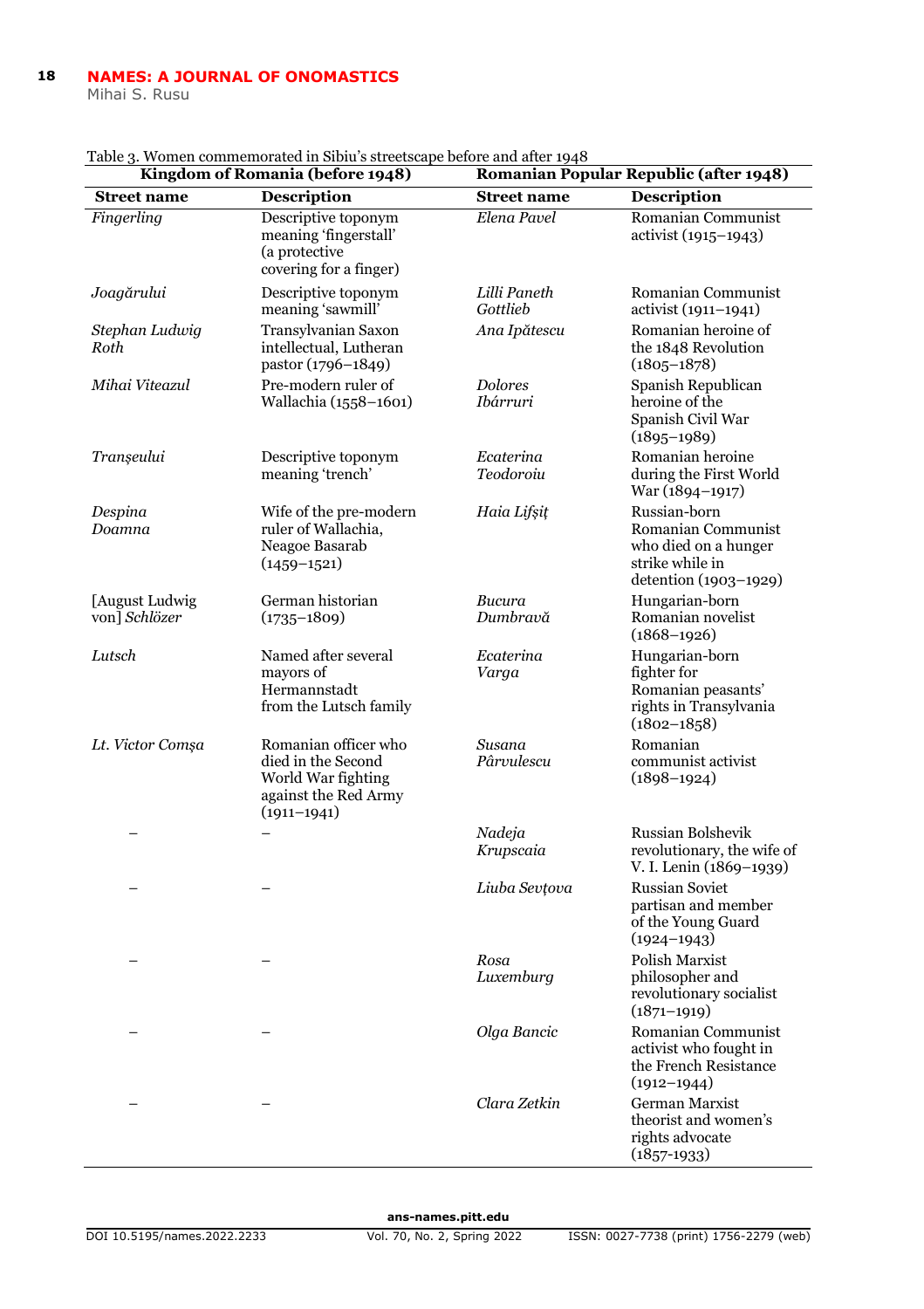Table 3 presents the female namesakes inscribed in Sibiu's street nomenclature before and after 1948, the year when the *Kingdom of Romania* became the *Romanian People's Republic*. The 16 female street names existing in 1948 represent the highest number of women's names ever recorded in the city's streetscape, a record also visible in Figure 1. Notwithstanding the measures taken by communist authorities, female street names still comprised less than 7 percent (6.81%) of the total number of streets named after people.

By 1980, the street names honoring female communist activists were changed to politically neutral ones. For example, *Olga Bancic Street* became *Telephones Street*/*Strada Telefoanelor,* and *Zetkin Clara Street* was turned into *Tourism Street*/*Strada Turismului*. This process of depoliticizing the urban landscape was not restricted to women, as many prominent men associated with the communist movement and especially with the Soviet Union suffered a similar toponymic fate. In this regard, *Andrei Jdanov Street*, named after the Soviet Communist Party leader and cultural ideologist, was renamed *Philharmonic Street*/*Strada Filarmonicii*. Similarly, in 1970, the central square that commemorated I. C. Frimu (1871–1919), a "martyr" of the Romanian Socialist movement, became *Goldsmiths Square*/*Piața Aurarilor*.

During the post-socialist period, the percentage of streets named after women continued to decrease (2.31% in 1993 and 1.67% in 2020). Only three female street names without communist connections survived the aftermath of the 1989 regime change. They were named after Ana Ipătescu, Ecaterina Teodoroiu, and Ecaterina Varga. To this list was added the street named after Doamna Elena Cuza (1825-1909), the wife of Alexandru Ioan Cuza, the ruler of the Romanian Principalities. These historical patterns of the gender relations inscribed on Sibiu's street nomenclature are presented in Figure 1.



Figure 1. Gender patterning of Sibiu's urban street names in 2020, 1948, 1921, and 1875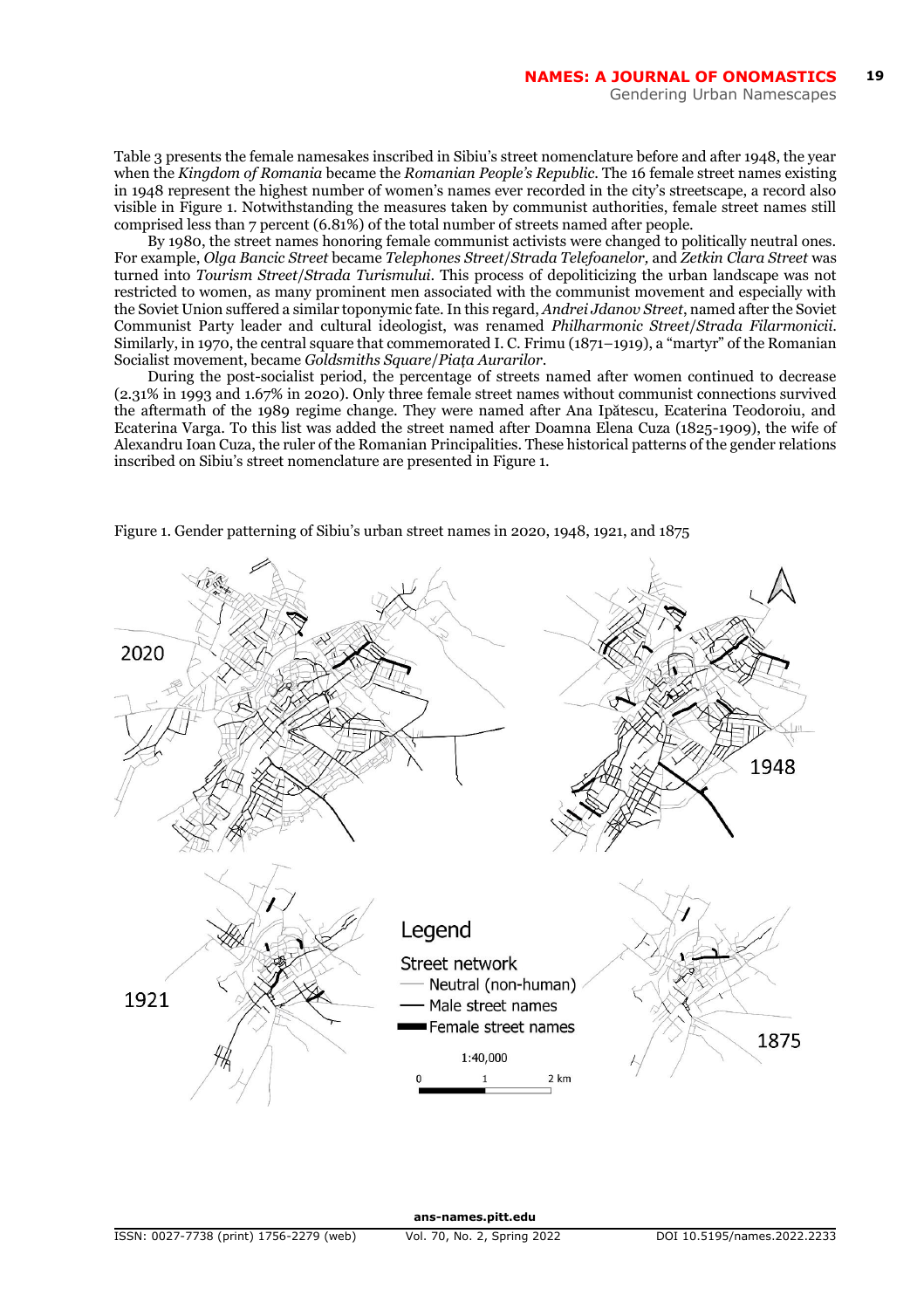Mihai S. Rusu

Figure 1 provides toponymic snapshots of the gender relations materialized in Sibiu's namescape in four moments (1875, 1921, 1948, and 2020). What these graphics reveal is that, with the sole exception of 1948, female namesakes were scarcely present in the city's street nomenclature.

Table 2a also provides insights into how females were gradually written off from Sibiu's city-text through successive practices of street renaming. In this regard, all 10 women present in the city's street nomenclature in 1934 had been renamed by 1948. Of these, only two were renamed after other females (*Str. Despina Doamna* became *Str. Olga Bancic,* and *Str. Ioana Moldovan* was renamed *Str. Donca Simu*).

However, as pointed out earlier in Table 3, the communist authorities compensated for this renaming by re-assigning the names of women to other streets, including streets that had been previously named after prominent male figures. German ethnics constituted one category that was targeted for such renaming. In this regard, the street named after the German historian August Ludwig von Schlözer was changed in 1936 to *Str. Bucura Dumbravă*, a Hungarian-born Romanian novelist. Similarly, after 1948 *Str. Lutsch*, dedicated to a former Saxon mayor, was renamed in honor of Ecaterina Varga, another Hungarian-born Romanian who fought for the peasants' rights in Transylvania.

Other toponymic victims of the communist authorities' effort to insert female namesakes into Sibiu's street nomenclature were masculine figures such as Mihai Viteazul, a premodern ruler who unified the territories inhabited by Romanians in 1600, and Lt. Victor Comșa, a Romanian officer who died in the Second World War fighting against the Red Army. These streets received the names of Dolores Ibárruri, a communist politician and republican fighter in the Spanish Civil War, and Susana Pârvulescu respectively, a Romanian communist activist. During the same period, the communist authorities renamed 117 of the 145 streets named after men (80.69%), most of which were given the names of other men.

Similarly, 62.50 percent of female street names existing in 1948 were renamed by 1980 (10 out of 16), while only 40.18 percent of those honoring men were changed (88 out of 219) for the same period. The imbalance was accentuated after 1989, when half of the streets dedicated to women were renamed (3 out of 6), in contrast to merely 7.24 percent of the streets bearing the name of male figures (11 out of 152).

In addition to these renaming patterns, neo-toponymic practices in Sibiu also reflect the city's gendered politics of urban street naming. In the three decades following the fall of state-socialism in 1989, for example, 210 new streets were built in Sibiu. Of those, 66 (31.43%) were named after people. Of those newly named streets, all of them honored men. Within this circle of honorees, 32 (48.48%) commemorate military men (generals, officers, and soldiers who fought in Romania's world wars).

#### *Spatial Analysis of Street Names According to Gender*

The frequency distribution presented in the previous section highlights a stark gender differential toponymically inscribed in Sibiu's streetscape. Other factors that shape the gender patterning of urban street names are topographic characteristics such as a street's geographical location and its size. Regarding the former factor, all four streets presently named after women are located well outside the old city center, toward the industrial outskirts (see Figure 1). The size factor of streets named after male and female figures in a historical perspective is documented in Table 4a, while the area occupied by eponymous streets relative to the total size of Sibiu's public road system is presented in Table 4b.

| Year | Female |       |       | Male  |  |
|------|--------|-------|-------|-------|--|
|      | ha     | %     | ha    | %     |  |
| 2020 | 2.10   | 2.47  | 83.07 | 97.53 |  |
| 1993 | 2.10   | 2.80  | 72.97 | 97.20 |  |
| 1980 | 2.74   | 4.55  | 57.46 | 95.45 |  |
| 1948 | 8.28   | 9.70  | 77.04 | 90.30 |  |
| 1934 | 5.56   | 8.29  | 61.48 | 91.71 |  |
| 1921 | 1.71   | 7.94  | 19.85 | 92.06 |  |
| 1875 | 1.72   | 23.39 | 5.62  | 76.61 |  |

Table 4a. The gender distribution of eponymous street names in Sibiu, 1875–2020, in terms of the street area in hectares (ha)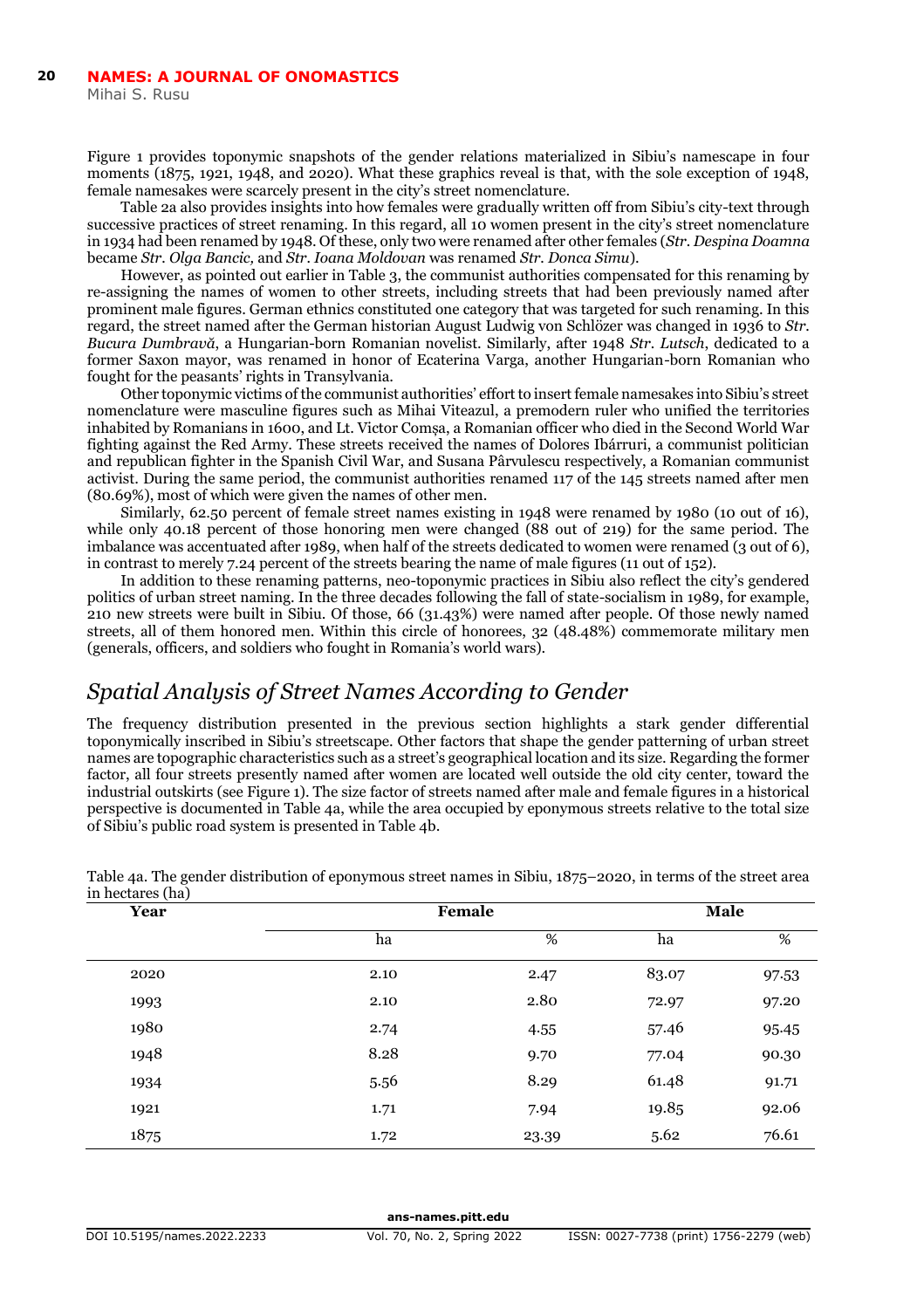| Year | ha    | %     | Total (ha) |
|------|-------|-------|------------|
| 2020 | 85.18 | 29.89 | 285.00     |
| 1993 | 75.07 | 30.00 | 250.22     |
| 1980 | 60.20 | 25.15 | 239.32     |
| 1948 | 85.32 | 43.31 | 197.00     |
| 1934 | 67.04 | 53.38 | 125.60     |
| 1921 | 21.56 | 22.32 | 96.60      |
| 1875 | 7.34  | 9.03  | 81.31      |
|      |       |       |            |

Table 4b. The distribution of eponymous street names in Sibiu, 1875–2020, in terms of the street area in hectares (ha) relative to the total area of the urban street network

Table 4a further demonstrates this gender asymmetry by summarizing the results of the spatial analysis focused on determining the area occupied by streets named after females and males, respectively. It shows that the area of streets named after women did not increase with the expansion of Sibiu's network of streets over the last century and a half. While the streets commemorating men increased exponentially from 5.62 hectares in 1875 to 83.07 hectares in 2020, the area of streets dedicated to females remained approximately the same (1.72 ha in 1875, and 2.10 ha in 2020). The findings correspond closely to those provided in Table 2a and show that, throughout the period under investigation, the streets named after women represent 6.03 percent of the size of Sibiu's public road network.

Starting with 1875, Sibiu's public space toponymically occupied by women was considerably less than that attributed to men. After the city authorities introduced more eponymous street names in the second half of the nineteenth century, the area occupied by streets named after females constantly decreased from 23.39 percent in 1875 to 9.70 percent in 1948 and 2.47 percent in 2020 relative to the total size of eponymous streets.

# **Discussion**

The longitudinal data presented in the previous section tell the tale of an increasingly pervasive masculinization of Sibiu's public space. The gender patterning of the city's street nomenclature along masculinist lines constitutes an integral part of the process of politicizing the cityscape. The latter started during the second half of the nineteenth century and consisted of assigning honorific names to streets. Women were not among the prominent individuals associated with glorious historical events (i.e., rulers and politicians, in particular), after whom the streets were renamed. The genderization of Sibiu's streetscape is intrinsically bound to this wider process of politicization.

The thorough masculinization of the city's street names was partially held off in the post-war period when the communist authorities took active measures to rebalance the gender differential. Their efforts were driven by the regime's ideological commitment to equality, which was extended beyond the class struggle to include the question of gender relations. The renaming of streets after women in Sibiu echoes the developments of the nomenclature of other cities throughout socialist countries. Researchers have pointed out similar outcomes in post-war Sofia, Bulgaria's capital city, where "after 1944 a great number of names in memory of women participating in the communist resistance and [serving as] political figures entered the toponymy of the city" (Nazarska 2013, 50).

However, this feat of gender balancing performed by the communist authorities in Sibiu and other places withers away when considered against the wider gender politics of street naming implemented during the same socialist regime. In percentage terms, despite reaching a historical high, females still constitute less than 7 percent of those to whom Sibiu's eponymous street names are dedicated. This indicates the relative, partial, and ultimately failed attempt at implementing a politics of gender equality in the urban landscape by the communist regime.

It is indicative of the *masculine default* underpinning the city's politics of street naming that none of the new streets that have been built in Sibiu after 1989 were named after a female. Women's invisibility in the urban nomenclature, documented in the Romanian city of Sibiu, is also echoed in other post-socialist settings. For instance, a study of Belgrade, Serbia, concluded that 17 out of the 51 streets previously named after women no longer have an official name, while 11 now bear the names of famous men, and only 7 received the names of other females (Subotić et al. 2013, 87–88). Both of these street-naming practices, that is, the exclusive masculinist neo-toponymy in Sibiu and the writing off of women from Belgrade's city-text through male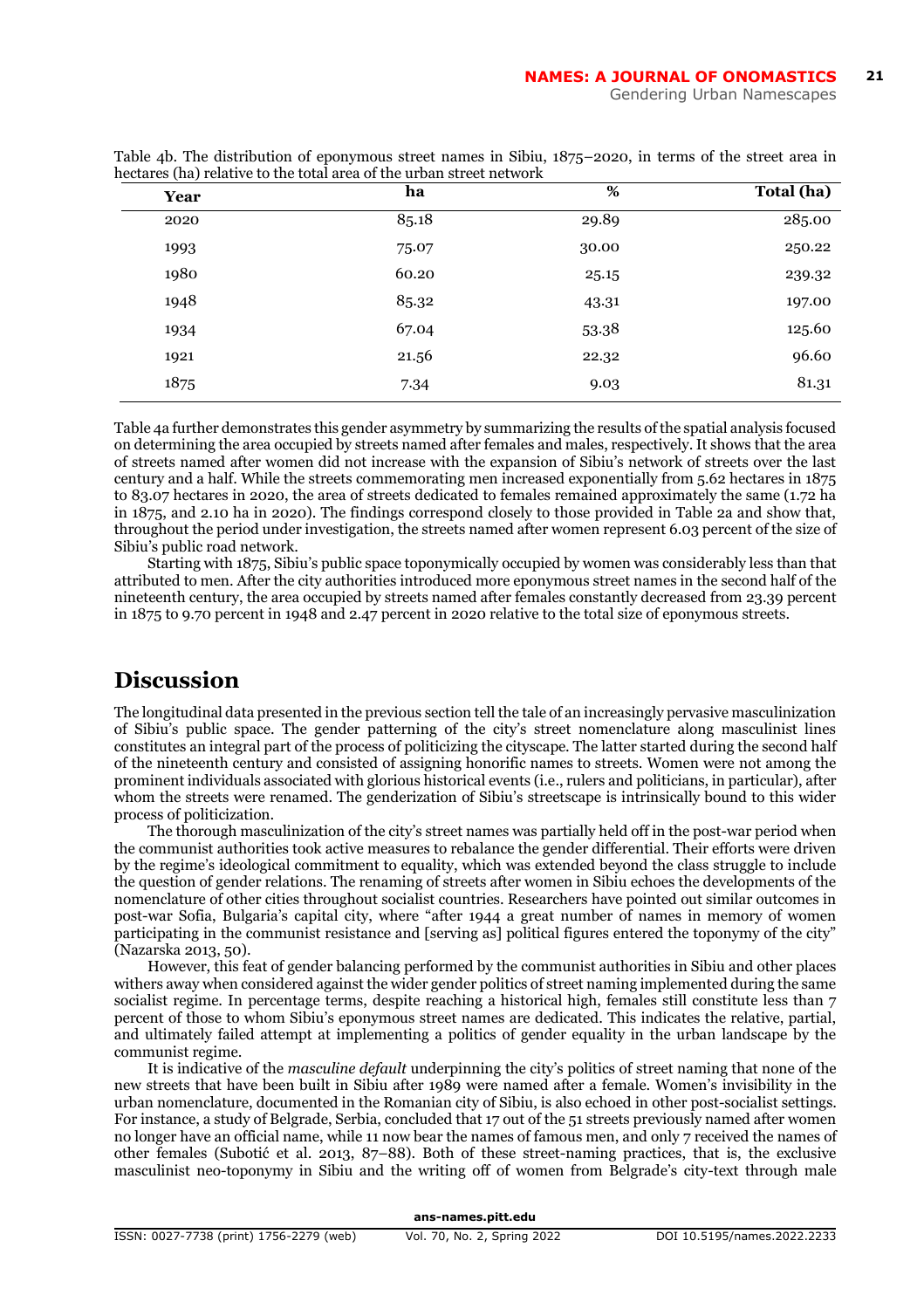renaming, highlight the various toponymic means employed in post-socialist cities to bolster and reproduce the gendered relations of power inscribed onto the urban space.

# **Conclusions**

Street names are powerful means of signifying space with the dominant values embraced by a particular political community. Gender relations and the power differential they encompass are also toponymically inscribed into the urban nomenclature, alongside other contentious features of identity politics such as race, class, and ethnicity. In this paper, we have charted diachronically the gender politics of street names in the Transylvanian city of Sibiu, Romania. Statistical analyses have revealed the profound masculinity institutionalized in the urban namescape, with women almost completely missing from the city's toponymic picture.

Despite engendering an overall democratization process, which has also touched upon gender relations, post-socialist transformations have not brought about signs of a reconfiguration of the traditionally ingrained masculinity of Sibiu's street names. On the contrary, the longitudinal perspective embraced in this study indicates an increasing marginalization of women in the urban toponymy, which renders them socially irrelevant and spatially invisible. In terms of gender relations, the post-socialist development of Sibiu's street nomenclature largely echoes Bucur's (2018, 48) conclusion for the overall history of women in Romania, which went "from invisibility to marginality".

If "naming is norming", as Berg and Kearns (1996, 99) have argued, it follows that what these toponymic developments observed in Sibiu's urban namescape suggest is the reinforcement of hegemonic masculinity and patriarchalism. As such, the masculine ethos inscribed upon the city's street names further enforces the traditional gender lines of spatial demarcation between a masculine public sphere and a feminine private realm.

These gendered power relations also suggest a toponymic lag between the city's progress in promoting gender equality and its androcentric policy regarding the urban street nomenclature. Sibiu was the European Capital of Culture in 2007 (together with Luxemburg) and, since 2014, it has been governed by a female mayor (who also served as a deputy mayor between 2008 and 2014). However, these cultural and political developments have done little to open up "avenues of change" (Spain 1993, 137) in the city's urban toponymy. As such, it remains a thoroughly conservative bastion of hegemonic patriarchalism.

### **Funding**

This work was supported by a grant offered by the Romanian Ministry of Research and Innovation, CNCS– UEFISCDI, project number PN-III-P1-1.1-TE-2019-0238, within PNCDI III.

# **Bibliography**

- Alderman, Derek H. 2002a. "School Names as Cultural Arenas: The Naming of U.S. Public Schools after Martin Luther King, Jr.". *Urban Geography* 23, no. 7: 601–626.
- Alderman, Derek H. 2002b. "Street Names as Memorial Arenas: The Reputational Politics of Commemorating Martin Luther King in a Georgia County". *Historical Geography* 30: 99–120.
- Anderson, Benedict. 1983. *Imagined Communities: Reflections on the Origin and Spread of Nationalism*. London: Verso.
- Azaryahu, Maoz. 1990. "Renaming the Past: Changes in 'City Text' in Germany and Austria, 1945–1947". *History and Memory* 2, no. 2: 32–53.
- Azaryahu, Maoz. 1996. "The Power of Commemorative Street Names". *Environment and Planning D: Society and Space* 14, no. 3: 311–330.
- Bake, Rita. 2015. *Ein Gedächtnis der Stadt: Nach Frauen und Männern benannte Straßen, Plätze, Brücken in Hamburg. Band 1 Überblick und Analyse* [A Memory of the City: Streets, Squares, Bridges in Hamburg Named after Men and Women. Volume 1 Overview and Analysis]. Hamburg: Landeszentrale für politische Bildung.
- Berg, Lawrence D., and Jani Vuolteenaho, eds. 2009. *Critical Toponymies: The Contested Politics of Place Naming*. Farnham, UK: Ashgate.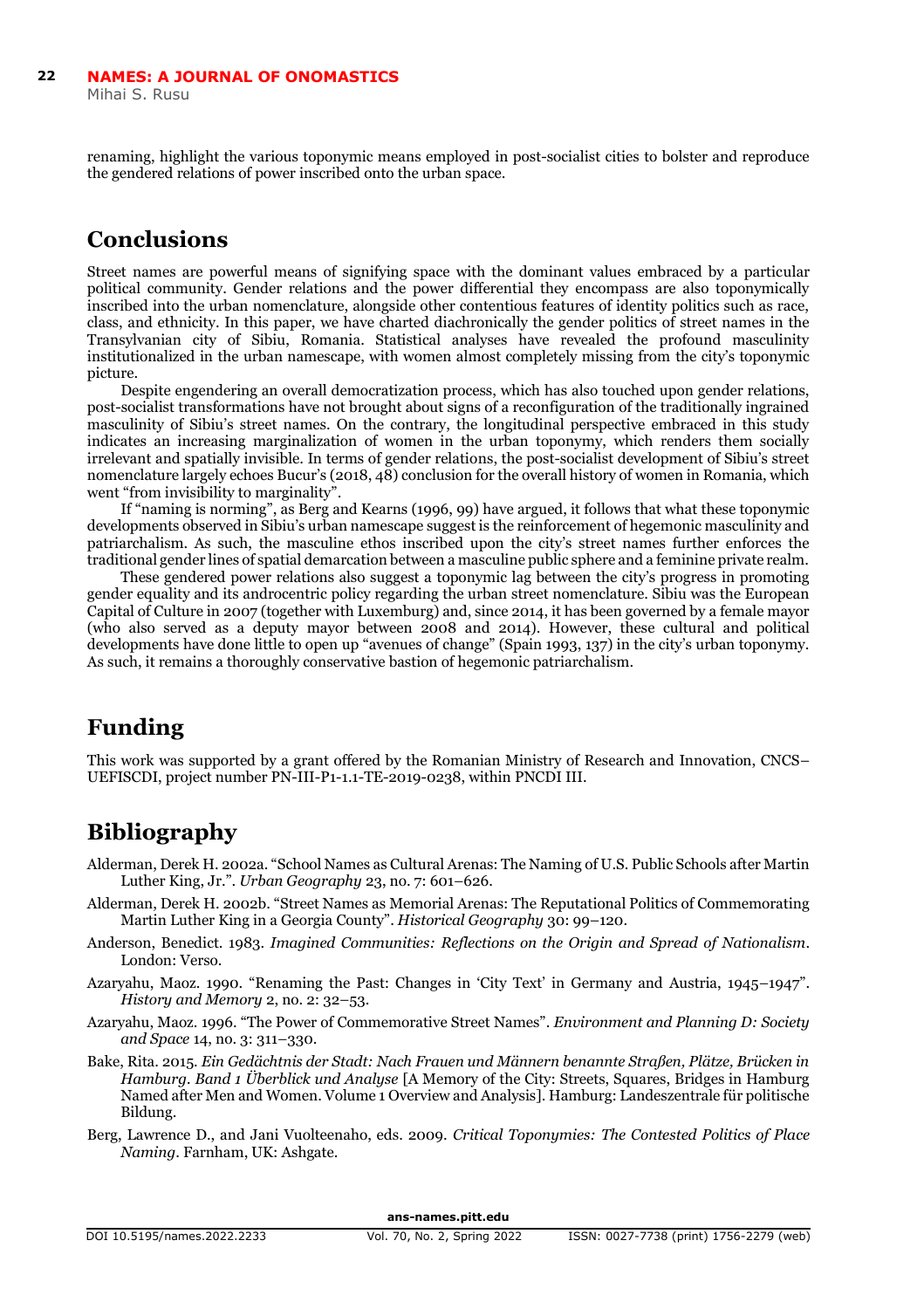- Berg, Lawrence D., and Robin A. Kearns. 1996. "Naming as Norming: Race, Gender, and the Identity Politics of Naming Places in Aotearoa/New Zealand". *Environment and Planning D: Society and Space* 14, no. 1: 99–122.
- Bourdieu, Pierre. 2001. *Masculine Domination*. Stanford, CA: Stanford University Press.
- Brasher, Jordan P., Derek H. Alderman, and Aswin Subanthore. 2020. "Was Tulsa's Brady Street Really Renamed? Racial (In)Justice, Memory-Work and the Neoliberal Politics of Practicality". *Social & Cultural Geography* 21, no. 9: 1223–1224.
- Bucher, Slavomír, René Matlovič, Alena Lukáčová, et al. 2013. "The Perception of Identity through Urban Toponyms in the Regional Cities of Slovakia". *Anthropological Notes* 19, no. 3: 23–40.
- Bucur, Maria. 2018. "From Invisibility to Marginality: Women's History in Romania". *Women's History Review* 27, no. 1: 48–57.
- Caliendo, Guillermo G. 2011. "MLK Boulevard: Material Forms of Memory and the Social Contestation of Racial Signification". *Journal of Black Studies* 42, no. 7: 1148–1170.
- Chloupek, Brett R. 2019. "Public Memory and Political Street Names in Košice: Slovakia's Multiethnic Second City". *Journal of Historical Geography* 64: 25–35.
- Cohen, Saul B., and Nurit Kliot. 1992. "Place‐Names in Israel's Ideological Struggle over the Administered Territories". *Annals of the Association of American Geographers* 82, no. 4: 653–680.
- Crețan, Remus and Philip W. Matthews. 2016. "Popular Responses to City‐Text Changes: Street Naming and the Politics of Practicality in a Post‐socialist Martyr City". *Area* 48, no. 1: 92–102.
- Czepczyński, Mariusz. 2016. *Cultural Landscapes of Post-socialist Cities: Representation of Powers and Needs*. Abingdon, UK: Routledge.
- David, Jaroslav. 2011. "Commemorative Place Names Their Specificity and Problems". *Names: A Journal of Onomastics* 59, no. 4: 214–228.
- Deletant, Dennis. 2019. *Romania under Communism: Paradox and Degeneration*. Abingdon, UK: Routledge.
- Dragoman, Dragoș. 2008. "National Identity and Europeanization in Post-Communist Romania. The Meaning of Citizenship in Sibiu: European Capital of Culture 2007". *Communist and Post-Communist Studies* 41, no. 1: 63–78.
- Duncan, Daniel. 2019. "Critical Toponymies: The Contested Politics of Place Naming". *Names: A Journal of Onomastics* 67, no. 1: 56–58.
- Erőss, Ágnes. 2017. "Politics of Street Names and the Reinvention of Local Heritage in the Contested Urban Space of Oradea". *Hungarian Geographical Bulletin* 66, no. 4: 353–367.
- Ferguson, Priscilla Parkhurst. 1988. "Reading City Streets". *The French Review* 61, no. 3: 386–397.
- Foote, Kenneth E. and Maoz Azaryahu. 2007. "Toward a Geography of Memory: Geographical Dimensions of Public Memory and Commemoration". *Journal of Political & Military Sociology* 35, no. 1: 125–144.
- Franssen, Selman. 2018. "In Paris, Amsterdam and Brussels, Feminists are Campaigning to Name More Streets after Women". *CityMetric* August 15, 2019. Accessed September 20, 2019. [https://www.citymetric.com/fabric/paris-amsterdam-and-brussels-feminists-are-campaigning-name](https://www.citymetric.com/fabric/paris-amsterdam-and-brussels-feminists-are-campaigning-name-more-streets-after-women-4137)[more-streets-after-women-4137](https://www.citymetric.com/fabric/paris-amsterdam-and-brussels-feminists-are-campaigning-name-more-streets-after-women-4137)
- genderATlas. 2015. "Straßennamen in Wien". Accessed April 14, 2020. <http://genderatlas.at/articles/strassennamen.html>
- Gill, Graeme. 2005. "Changing Symbols: The Renovation of Moscow Place Names". *The Russian Review* 64, no. 3: 480–503.
- Gilpin, George H. 1970. "Street-Names in San Antonio: Signposts to History". *Names: A Journal of Onomastics* 18, no. 3: 191–200.
- Giraut, Frédéric and Myriam Houssay-Holzschuch. 2016. "Place Naming as *Dispositif*: Toward a Theoretical Framework". *Geopolitics* 21, no. 1: 1–21.
- Guyot, Sylvain & Cecil Seethal. 2007. "Identity of Place, Places of Identities: Change of Place Names in Post-Apartheid South Africa". *South African Geographical Journal* 89, no. 1: 55–63.

Hitchins, Keith. 1994. *Rumania 1866–1947*. Oxford: Oxford University Press.

- Institutul Național de Statistică. 2011. *Recensământul populației și locuințelor* [Population and Housing Census]. Accessed November 23, 2020[. http://www.recensamantromania.ro/rezultate-2/](http://www.recensamantromania.ro/rezultate-2/)
- Judson, Pieter M. 2016. *The Habsburg Empire: A New History*. Cambridge, MA: Belknap Press.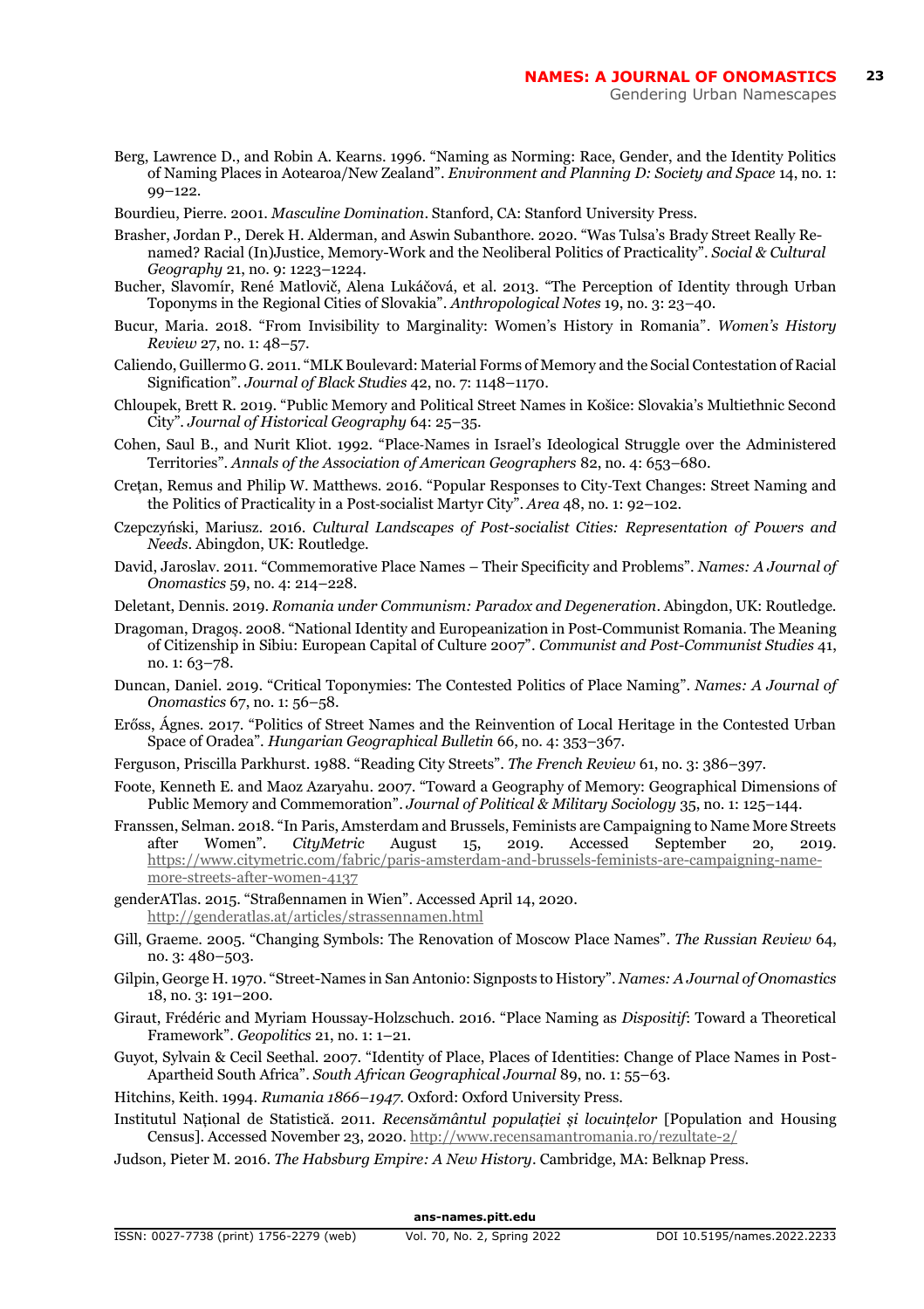Mihai S. Rusu

- Kaşikçi, Mehmet Volkan. 2019. "The Soviet and the Post-Soviet: Street Names and National Discourse in Almaty". *Europe-Asia Studies* 71, no. 8: 1345–1366.
- Kostanki, Laura. 2009. "'What's in a Name?'": Place and Toponymic Attachment, Identity and Dependence: A Case Study of the Grampians (Gariwerd) National Park Name Restoration Process". PhD dissertation. University of Ballarat.

<http://researchonline.federation.edu.au/vital/access/HandleResolver/1959.17/55070>

- Light, Duncan and Craig Young. 2004. "Toponymy as Commodity: Exploring the Economic Dimensions of Urban Place Names". *International Journal of Urban and Regional Research* 39, no. 3: 435–450.
- Light, Duncan, Ion Nicolae, and Bogdan Suditu. 2002. "Toponymy and the Communist City: Street Names in Bucharest, 1948–1965". *GeoJournal* 56, no. 2: 135–144.
- Light, Duncan. 2004. "Street Names in Bucharest, 1990–1997: Exploring the Modern Historical Geographies of Post-socialist Change". *Journal of Historical Geography* 30, no. 1: 154–172.
- Mácha, Přemysl. 2020. "The Symbolic Power of Place Names: The Case of the River *Olše/Olza/Łolza* in Northeastern Czechia". *Names: A Journal of Onomastic*s 68, no. 3: 169–184.
- Massey, Doreen. 1994. *Space, Place, and Gender*. Minneapolis, MN: University of Minnesota Press.
- McDowell, Linda. 1993. "Space, Place and Gender Relations: Part I. Feminist Empiricism and the Geography of Social Relations". *Progress in Human Geography* 17, no. 2: 157–179.
- Medway, Dominic and Gary Warnaby. 2014. "What's in a Name? Place Branding and Toponymic Commodification". *Environment and Planning A: Economy and Space* 46, no. 1: 153–167.
- Nazarska, Georgeta. 2013. "Bulgarian Women Intellectuals in the Collective Memory (19th–21st Century)". *Academic Journal of Interdisciplinary Research* 2, no. 11: 48–51.
- Nicolae, Ion. 2000. "Changes of Romanian Place Names During the Communist Era". In *Post-communist Romania: Geographical Perspectives*, edited by Duncan Young and David Phinnemore, 1–6. Liverpool: Liverpool Hope Press.
- Niculescu-Mizil, Ana-Maria. 2014. "(Re)Naming Streets in Contemporary Bucharest: From Power Distribution to Subjective Biography." *Analize: Journal of Gender and Feminist Studies* 17, no. 3: 69–94.
- Oto-Peralías, Daniel. 2018. "What Do Street Names Tell Us? The 'City-Text' as Socio-Cultural Data". *Journal of Economic Geography* 18, no. 1: 187–211.
- Palonen, Emilia. 2008. "The City-Text in Post-communist Budapest: Street Names, Memorials, and the Politics of Commemoration". *GeoJournal* 73: 219–230.
- Perić, Ivana and Ana Kuzmanic. 2018. "Muškarcima gradovi, ženama zaborav" [Men's Cities, Women's Oblivion]. *H-Alter*. Accessed September 20, 2019.
	- <http://arhiva.h-alter.org/vijesti/muskarcima-gradovi-zenama-zaborav>
- Petrescu, Dragoș. 2009. "Building the Nation, Instrumentalizing Nationalism: Revisiting Romanian National-Communism, 1956–1989". *Nationalities Papers* 37, no. 4: 523–544.
- Rose-Redwood, Reuben, Derek Alderman, and Maoz Azaryahu. 2010. "Geographies of Toponymic Inscription: New Directions in Critical Place-name Studies". *Progress in Human Geography* 34, no. 4: 453–470.
- Rose-Redwood, Reuben, Jani Vuolteenaho, Craig Young, and Duncan Light, eds. 2019. "Naming Rights, Place Branding, and the Cultural Landscapes of Neoliberal Urbanism". Special issue. *Urban Geography* 40, no. 6: 747–892.
- Rose-Redwood, Reuben. 2011. "Critical Interventions in Political Toponymy". *ACME: An International Journal for Critical Geographies* 10, no. 1: 1–6.
- Rusu, Mihai Stelian. 2019a. "Mapping the Political Toponymy of Educational Namescapes: A Quantitative Analysis of Romanian School Names". *Political Geography* 72: 87–98.
- Rusu, Mihai Stelian. 2019b. "Shifting Urban Namescapes: Street Name Politics and Toponymic Change in a Romanian(ised) City". *Journal of Historical Geography* 65: 48–58.
- Rusu, Mihai Stelian. 2020. "Political Patterning of Urban Namescapes and Post-socialist Toponymic Change: A Quantitative Analysis of Three Romanian Cities". *Cities* 105: 102773.
- Saparov, Arsène. 2017. "Contested Spaces: The Use of Place-Names and Symbolic Landscape in the Politics of Identity and Legitimacy in Azerbaijan". *Central Asian Survey* 36, no. 4: 534–554.
- Sigerus, Emil. 1930. *Chronik der Stadt Hermannstadt, 1100–1929* [Chronicle of Sibiu, 1100–1929]. Hermannstadt: Honterus Buchdruckerei und Verlagsanstalt der evangelischen Landeskirche A. B. in Rumänien.